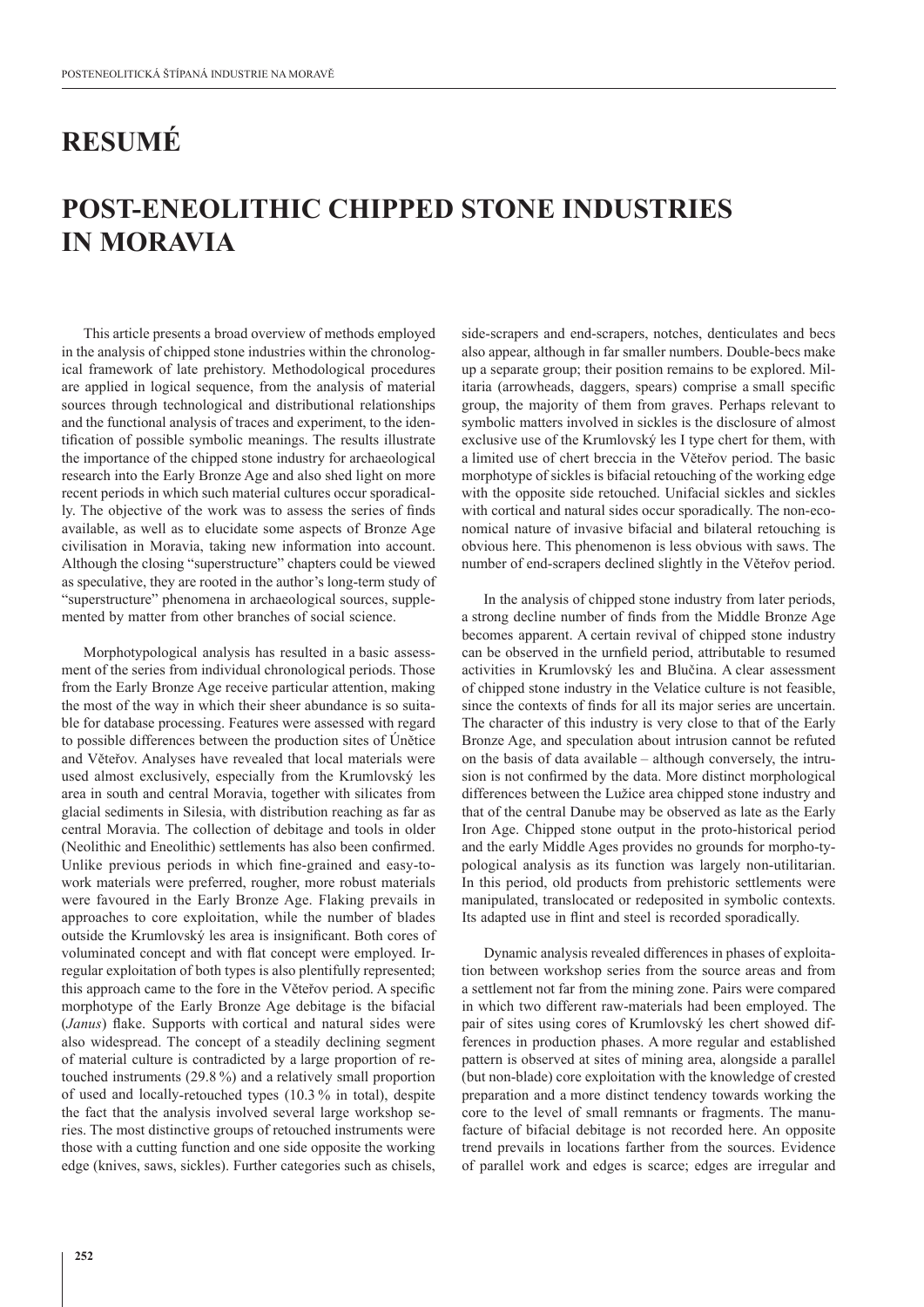semi-cortical. On the other hand, the manufacture of bifacial debitage transferred elsewhere is recorded. Only residues of the technique and flakes with a ventral negative have remained at the location. The comparison with series in which Moravian Jurassic chert were employed, probably from the Švédské valy site, has confirmed a marginal, local and episodic significance for this material in the Early Bronze Age. No production activities associated with the use of local materials are recorded at settlement on raw-material outcrop. Below-surface mining has yet to be verified. A series characterised by simple exploitation schemes, a higher proportion of repairs and no evidence of parallel exploitation of the core comes from a more distant site. The material was obviously brought to this location unprocessed, judging by the high degree of cortical debitage, and finished products were transported elsewhere. Analysis reveals the importance of the Krumlovský les area as a place preserving traditional manufacturing skills. While repairs in this area aimed to remove material defects, those in the exploitation area of Švédské valy / Moravian Jurassic chert removed technological errors. Regular crested blades, debitage with parallel negatives and a certain proportion of elongated supports are recorded from only the Krumlovský les area.

Analysis of the production chain of Moravian Jurassic Bronze Age chipped stone products has shown predominantly below-surface mining of the material in the Krumlovský les area and only a marginal importance for other sources and surface collecting. The material was decorticated at the outcrop site and crested preparation was performed in some cases. Heat treatment has not been confirmed; it may have been tested on a small scale but was soon abandoned as it is not suitable for chert materials that are not completely homogeneous. The majority of cores were exploited at the source site or in close proximity to it. The rest of cores and finished products (non-cortical debitages and debitages with a proportion of cortex) were distributed further from the sources. The production of bifacial debitage took place in the several settlements, although the products did not remain there but were distributed further. Bifacial debitage and flakes with ventral negatives coincide only slightly (with one piece in the total of five settlements). The major part of the technological approach in common settlements is pragmatic: a utilitarian and practical focus on producing the most ergonomic product with the expenditure of the least possible energy and time. This is associated with selection of supports according to function (natural and cortical sides for tools, natural sides of cleaners and chisels, biconvex bifacial debitage, diagonally or horizontally undulating debitage or debitage with prominent concavities or finger supports). Fixing into a haft is not possible to confirm, with the exception of militaria (projectiles, daggers, spears). A number of deliberate modifications and preferred properties for supports speak against the insertion of tools into hafts. Cutting instruments without an opposite side appear rarely, but attachment should be presumed in some cases, especially with sickles without a side which have acquired a shine because of their intensive and prolonged usage. Only six instruments featured modifications in the shape of depressions or notches that can be viewed as spaces for a haft. Their typological spectrum is, however, completely random and hafted tools form no specific group. Identification of reutilisations and

remodifications is difficult; it is only positively confirmed with sickles that, because of their function, could not combine several working edges in parallel and thus cannot be categorized as double or combined tools. The use of other edges must have been secondary. Fragmentation is also more distinct with sickles than with other types of tool. Speculation that the higher degree of breakage is associated with the elongated shape of supports has proved unfounded. It can be thus said that with sickles one finds evidence of deliberate destruction. Symbolic deposition of chipped stone products can be identified, apart from those in graves, in association with parts of skeletons, grinding slabs and grain accumulations. The first hoard of stone sickles in a symbolic context (Šumice) dates from the end of the Early Bronze Age at the latest. A sickle-knife hoard from Zelená Hora (younger phase of the Únětice culture) was not acquired for analysis; the author does not comment upon its alleged bladetype nature and typological classification. No information on symbolic aspects of the deposition is given.

Use-wear (traseological) analysis performed by RNDr. Dušková Šajnerová is in accord with the previous functional classification of the artefacts on the basis of morphotypology. The function of a new morphotype of the Early Bronze Age, a knife with a non-retouched working edge, has been confirmed. The saws analysed were, quite surprisingly, identified as instruments for cutting (tough) leather. Analysis of a sickle back provided no information on a possible insertion into a haft, since the residue layer lies beyond the attachment zone.

Attempts at practical "prehistoric" crop harvesting have demonstrated that a non-retouched blade is the most effective, and that a sickle with minimum adjustments is best suited to the harvest activity. Further, the time required for a sickle to acquire a shine was measured; it can be said that chert is slow to show this kind of wear. The material is resistent, and a continuous shine on the working edge of sickles may be only achieved after dozens of hours of work. Sickles needed neither haft nor (nontool) hand protection; use without attachment has been demonstrated as possible, although the hands (especially the one used for gathering) probably had to be protected. The most effective reaping movement with all types of blades consisted of several single-direction cuts towards the body. Diagonal movement did not prove affective; this cutting mode was only supplementary and preceded the main reaping.

Spatial studies of an intrasite model in Blučina-Cezavy succeeded, despite the sloping nature of the terrain, in the identifying certain activity zones, including a possible superposition of zones of both the Únětice and Věteřov periods. A Věteřov zone of intentional destruction of artefacts (chiefly sickles) coinciding with an older (Únětice) zone of everyday settlement activities (processing of wood, bones and skin) has been disclosed. An accumulation of tools around a post-supported construction was identified somewhat lower down.

Distribution models of the spread of Early Bronze Age locations in Moravia have supplied evidence of the geographical limitation of certain elements, both technical (blade and elongated supports, bifacial debitage) and typological (sickles, side-scrapers and end-scrapers, militaria). Signs of more